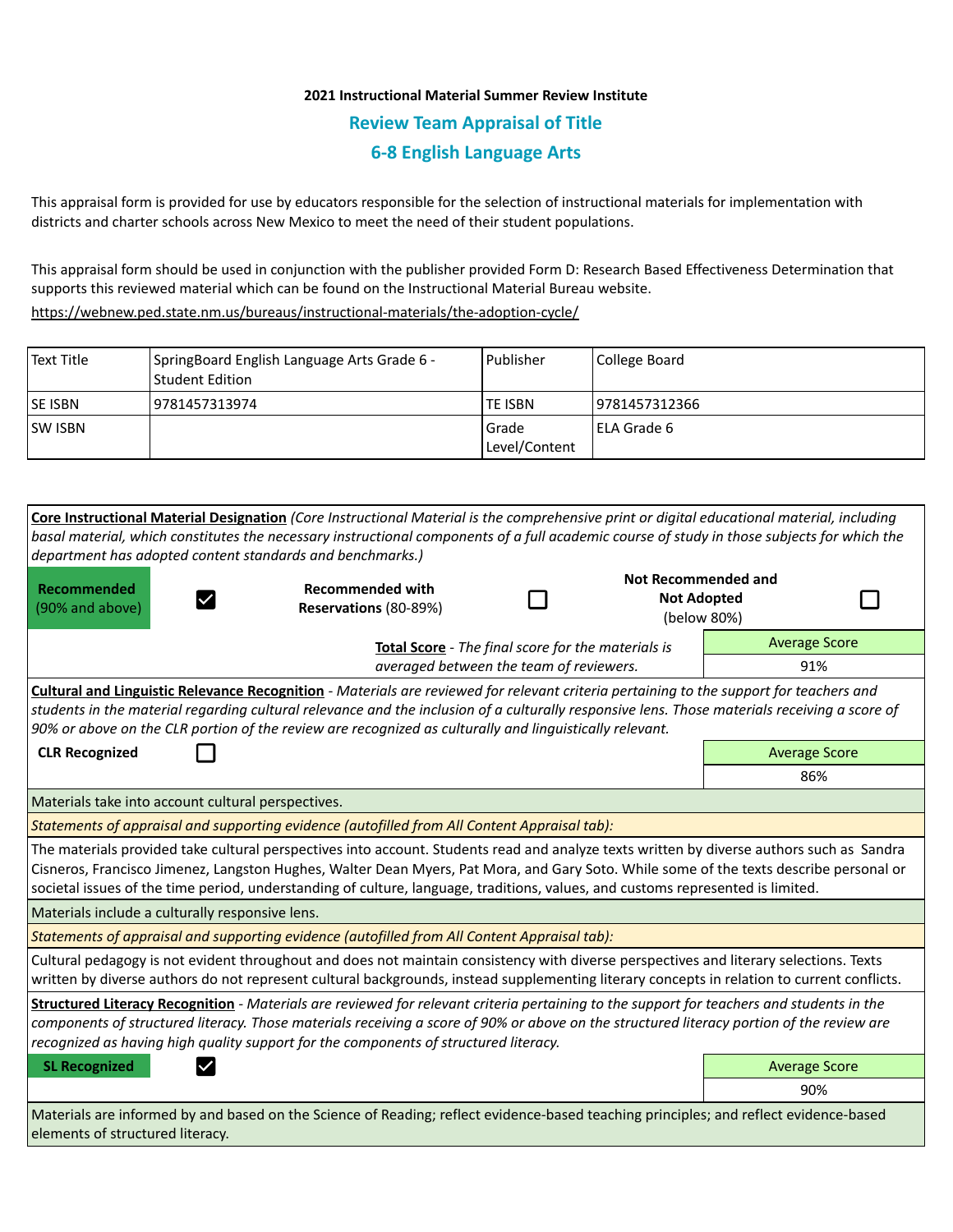*Statements of appraisal and supporting evidence (autofilled from Structured Literacy/ELA Content Appraisal tab):* 

Materials provide moderate opportunities for practicing and applying linguistic strategies. Students practice the essential components of reading with targeted activities in phonemic awareness, phonics, word recognition, and fluency. The Foundational Skills Workshop provide lessons in phonemic awareness, phonics, irregular words, multisyllabic words, and fluency. Oral practice of phonemic awareness includes dividing words into word parts. Studying the morphology of words is also practiced. It lacks a cohesive and comprehensive analysis of spelling, and rules to integrate spelling are not evident.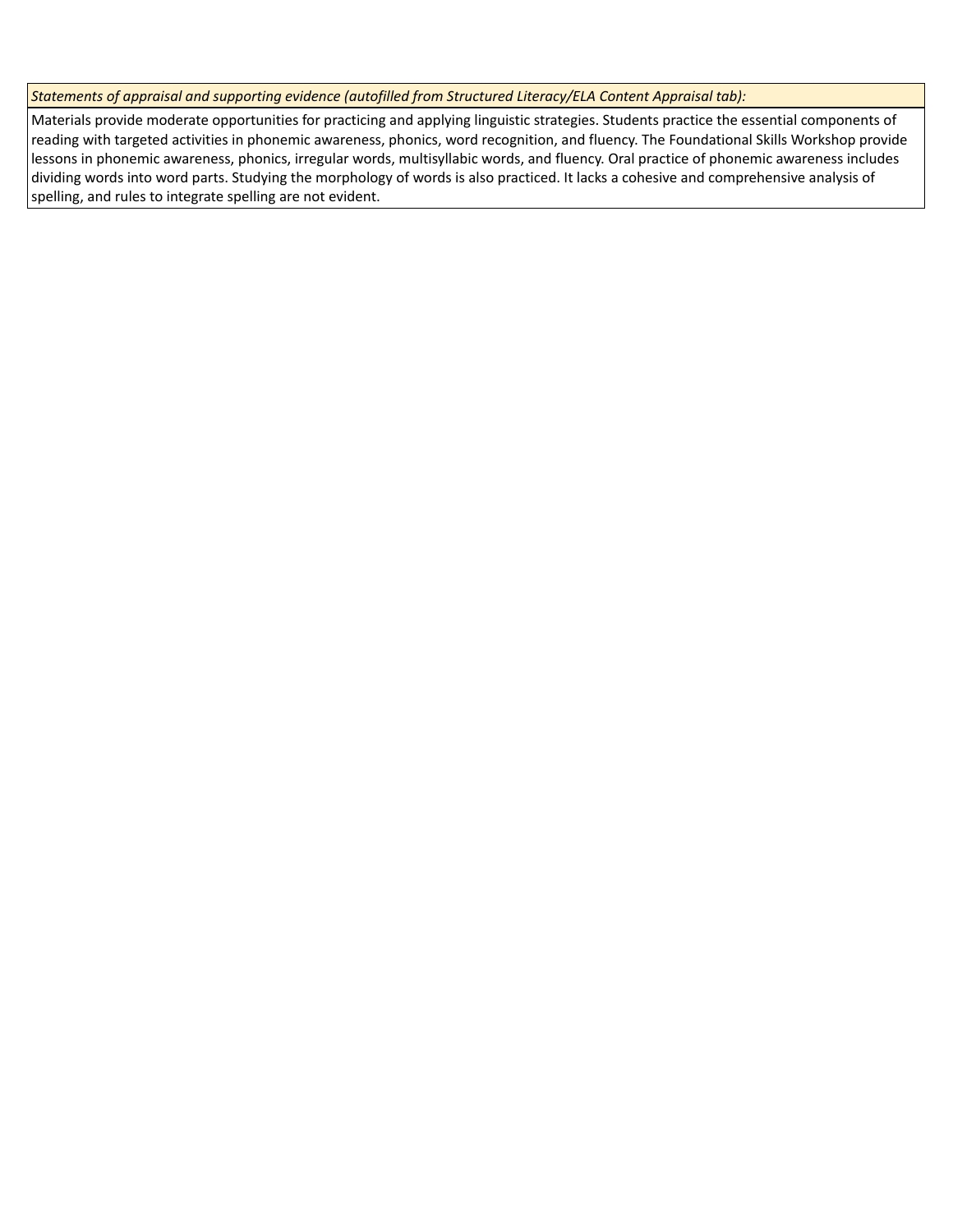**Standards Review** *- Materials are reviewed for alignment with the state adopted content standards, benchmarks and performance standards.*

Average Score

91%

Materials align with grade level ELA standards overall.

*Statements of appraisal and supporting evidence:* 

Students are able to read, write, speak, and listen throughout each lesson. The scope and sequence aligns with CCSS and provides comprehensive learning resources. Lesson and activities demonstrate multimodal learning and variance in the lessons. Steps outlined in the *Teacher Edition* show the progression and recursive nature of reading, writing, listening, and speaking.

Materials align to reading standards.

*Statements of appraisal and supporting evidence:* 

The materials align with grade level reading standards. Skills students practice include: cite textual evidence; address leveled questions; practice identifying plot; characterization; frequent use of evidence for commentary and/or feedback; synthesize text-dependent questions; and developed and applied tiered vocabulary in oral response. With informational reading, students learn how to analyze visuals to convey meaning and access primary and secondary sources. Additional skills include identifying author's purpose and point of view.

Materials align to writing standards.

*Statements of appraisal and supporting evidence:* 

Students are exposed to multiple styles of writing and tasks. These include: personal narrative, short story, informative summaries, debates, plays, poetry, and creative videography. Supports include graphic organizers, outlines, and charts. Writing tasks offer real world applications with limited cultural connections. Frequent feedback and stopping points, *Writing Prompts*, provide structured writing and opportunity for development. Within the writing tasks, editing takes precedence, having students focus on the overall product and making critical connections to material and additional commentary.

Materials align to speaking and listening standards.

*Statements of appraisal and supporting evidence:* 

There are ample times for collaboration, along with a natural time to acquire language. Sentence starters are included in the *Teacher Edition* for collaborative discourse. Students are given extensive directions on how to work as a group and conduct effective discourse. There are varied types of strategies, including: Literature Circles, Expert Analysis, Think-Pair-Share, Choral Reading, and Philosophical Chairs.

Materials align to language standards.

*Statements of appraisal and supporting evidence:* 

The materials provide ample resources for language development and usage. *Frequent Language Checkpoints* and *Language & Writers Craft* are embedded to learn standard English and grammar, along with the supplemental workbook, *Language Development*, that hones in on language development. Word parts are studied utilizing Greek and Latin roots, along with inferential and contextual strategies.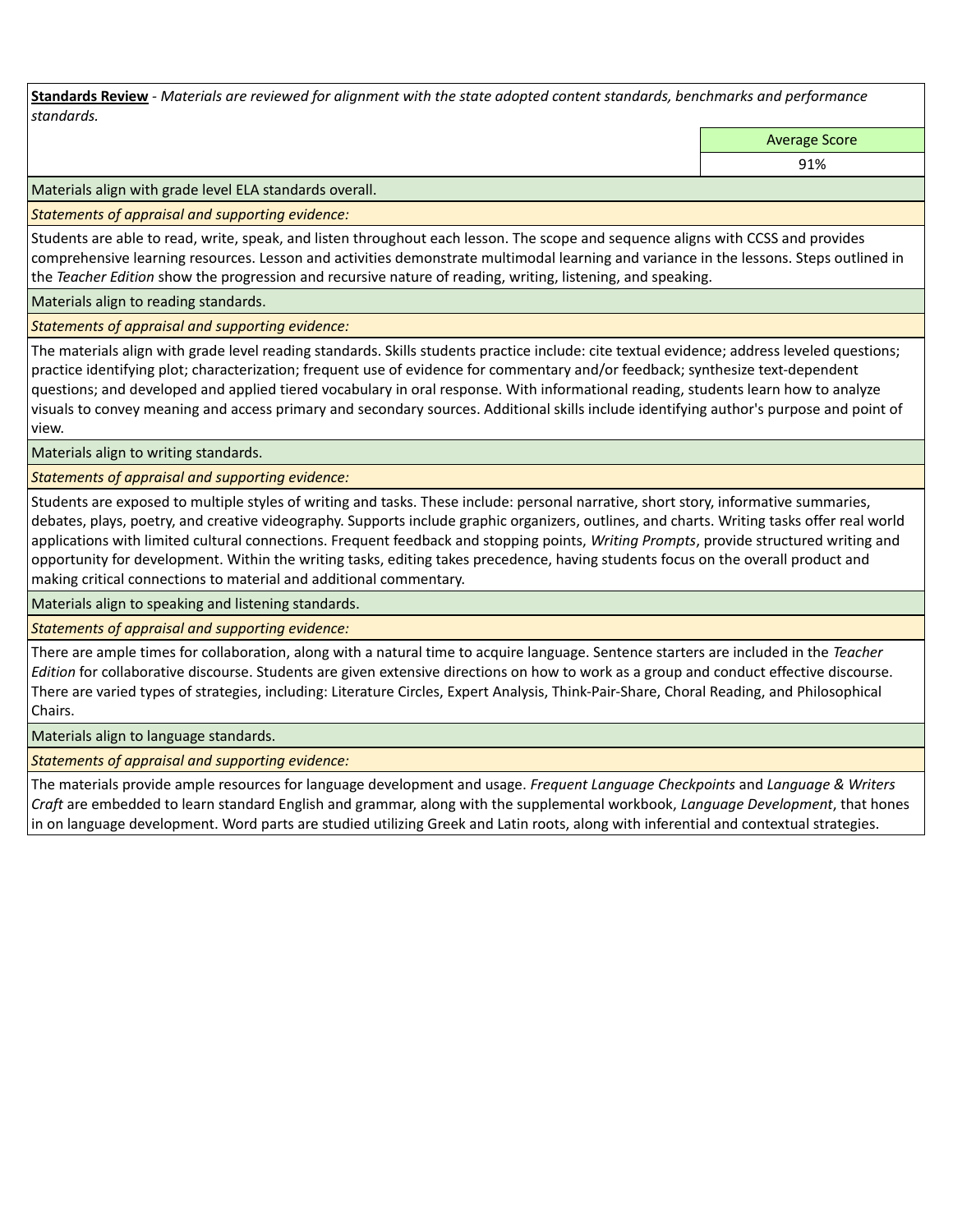**Structured Literacy Review** *- Materials are reviewed for relevant criteria pertaining to the support for teachers and students in the components of structured literacy.*

Average Score

90%

Materials are informed by and based on the Science of Reading; reflect evidence-based teaching principles; and reflect evidence-based elements of structured literacy.

*Statements of appraisal and supporting evidence:*

Materials provide moderate opportunities for practicing and applying linguistic strategies. Students practice the essential components of reading with targeted activities in phonemic awareness, phonics, word recognition, and fluency. The *Foundational Skills Workshop* provide lessons in phonemic awareness, phonics, irregular words, multisyllabic words, and fluency. Oral practice of phonemic awareness includes dividing words into word parts. Studying the morphology of words is also practiced. It lacks a cohesive and comprehensive analysis of spelling, and rules to integrate spelling are not evident.

**ELA Content Review** *- Materials are reviewed for relevant criteria pertaining to the support for teachers and students in the specific content area reviewed.*

> Average Score 94%

Materials provide a selection and range of high-quality texts worthy of students' time and attention, exhibiting exceptional craft and thought and/or providing useful information.

*Statements of appraisal and supporting evidence:* 

Materials in *SpringBoard* are of high quality, robust, and rigorous. The collection of texts include informational pieces, narrative texts, poetry, plays, science, and historical documents. Materials are age-appropriate for young adolescents and highlight relevant issues such as use of technology and debating the necessity of homework. Tasks encourage students to focus on real-life scenarios such as overcoming obstacles and challenging exceptionalities. Throughout the book, *Knowledge Quests* invoke applying how issues may impact students personally or on how a topic affects society. An example is when students find the challenges that children of migrant workers might face.

Questions in the materials are high-quality text-dependent and text-specific questions. The overwhelming majority of these questions are text-specific and draw student attention to the particulars in the text.

*Statements of appraisal and supporting evidence:* 

Leveled questions aligned to CCSS, *Returning to the Text,* are found at the end of activities to aid in overall comprehension of what is read, studied, and analyzed. Questions are provided to direct students to revisit the text and recall information. Questions are focused on using skills such as including textual evidence or details to support responses. Not only do students address the questions, they add commentary and synthesize information by making personal connections. The cognitive demand of the text-dependent questions are leveled and become complex as the students progress.

Materials provide scaffolding and supports to enable students' learning of English language arts.

*Statements of appraisal and supporting evidence:* 

Scaffolding and supports are noted in the *Teacher Edition* under *Leveled Differentiated Instruction.* Provided are guidance and recommendations to help students that need the support. While this is available throughout the *Teacher Edition*, support for English learners is limited. This support is also not included in the student consumable; therefore, students cannot reference this learning as needed. For example, the *Leveled Differentiated Instruction* provide sentence stems for writing and/or classroom dialogue. The teacher provides the sentence stems, but the sentences stems are not accessible in the student consumable.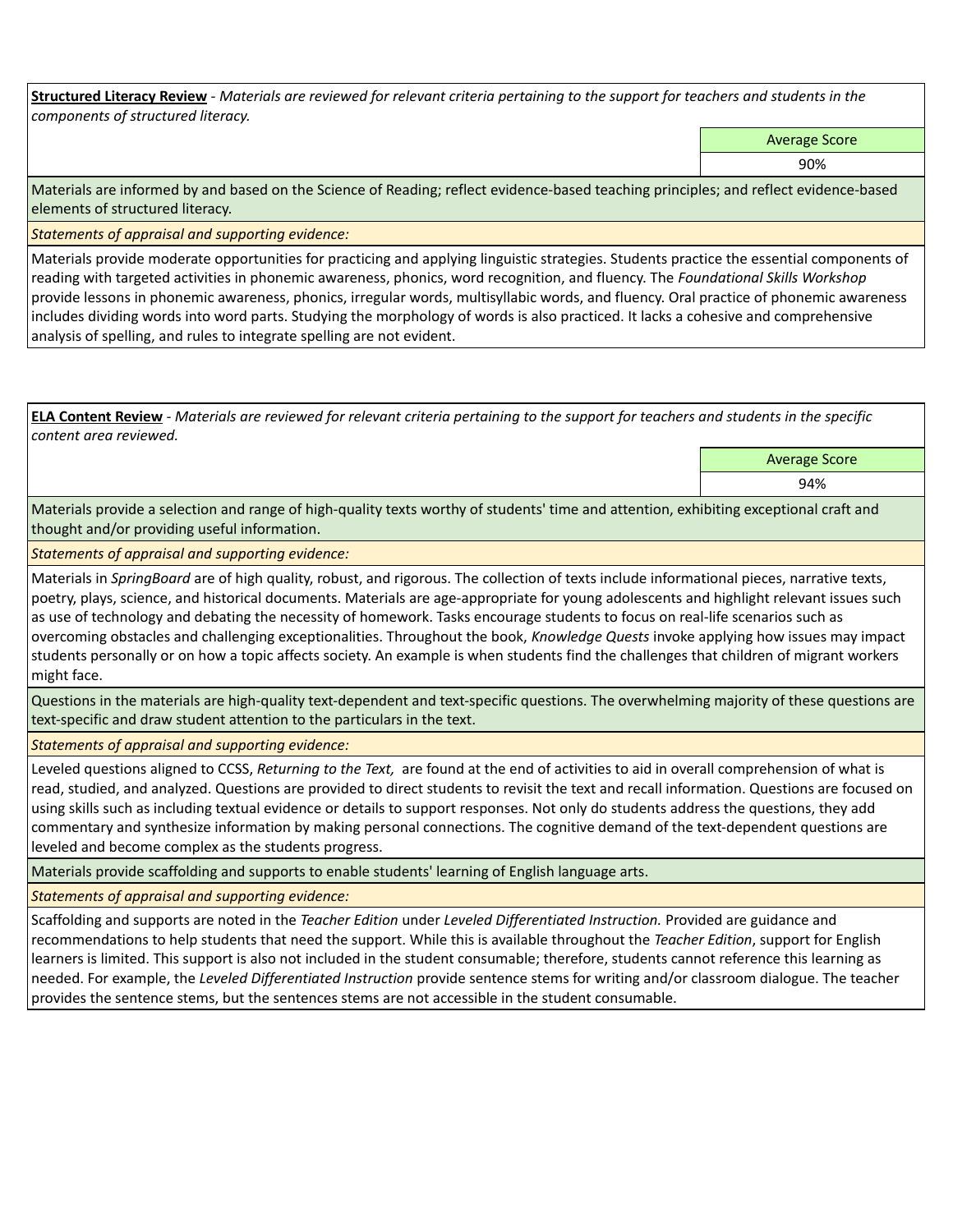**All Content Review** *- Materials are reviewed for relevant criteria pertaining to the support for teachers and students in the material regarding the progression of the standards, lesson structure, pacing, assessment, individual learners and cultural relevance.*

Average Score

91%

Materials are coherent and consistent with the standards that all students should study in order to be college and career ready.

*Statements of appraisal and supporting evidence:*

Standards listed align with College and Career Readiness and provide connected documentation to ACT and SAT entrance exams. Noted focus standards at the beginning of activities address college and career readiness. Task and pacing mimic college and career expectations. Focused writing and assessments demonstrate progression towards applicable collegiate models. For example, Embedded Assessments call for students to conduct research that they are most passionate about, including a bibliography as reference material.

Materials are well designed and take into account effective lesson structure and pacing.

*Statements of appraisal and supporting evidence:*

Each unit begins with a *Planning the Unit*, which represents an overview of the unit. Included within the planning are instructional sequence; vocabulary; literacy practices; standards; assessment objectives and desired outcomes; and an interconnected nature of reading, writing, speaking, and listening.

Materials support teacher planning, learning, and understanding of the standards.

*Statements of appraisal and supporting evidence:*

The *Planning the Unit*, at the beginning of each unit in the *Teacher Edition*, supports in planning and understanding the standards. Standards are further deconstructed within the text-dependent questions and scaffolded responses to extend learning. Reading selection and writing prompts or activities are standards aligned. *Teacher Steps* provided in the margins support clear guidance on what and how to teach.

Materials offer teachers resources and tools to collect ongoing data about student progress on the standards.

*Statements of appraisal and supporting evidence:*

There is limited extension and reflection for students not meeting grade-level standards. Furthermore, there is minimal guidance for frontloading and preparing units and activities for students not meeting grade-level standards. *Online Progress Reports* provide a way to track student progress.

Materials support effective use of technology to enhance student learning.

*Statements of appraisal and supporting evidence:*

Research projects and writing are geared towards utilizing multimedia techniques. For example, students generate a claim and find sources to support their position or reasoning. However, there are limited opportunities throughout text for using resources other than the consumable. The planning pages provide suggested resources for supplementing online but do not provide directly taught retrieval skills.

Materials can be easily customized for individual learners.

*Statements of appraisal and supporting evidence:* 

*Leveled Differentiated Instruction* provides instruction for Language Learners, but students that learn multi-modally, i.e. tactilely and kinesthetically, are limited in offerings.

Materials give all students extensive opportunities and support to explore key concepts.

*Statements of appraisal and supporting evidence:*

Based on the high expectations set for all students, concepts and opportunities are limited within the scope of ability and demonstration of the standards. More opportunities presented are geared for students extending beyond learning but not to support conceptual development with students who have not met grade-level standards.

Materials take into account cultural perspectives.

*Statements of appraisal and supporting evidence:*

The materials provided take cultural perspectives into account. Students read and analyze texts written by diverse authors such as Sandra Cisneros, Francisco Jimenez, Langston Hughes, Walter Dean Myers, Pat Mora, and Gary Soto. While some of the texts describe personal or societal issues of the time period, understanding of culture, language, traditions, values, and customs represented is limited.

Materials include a culturally responsive lens.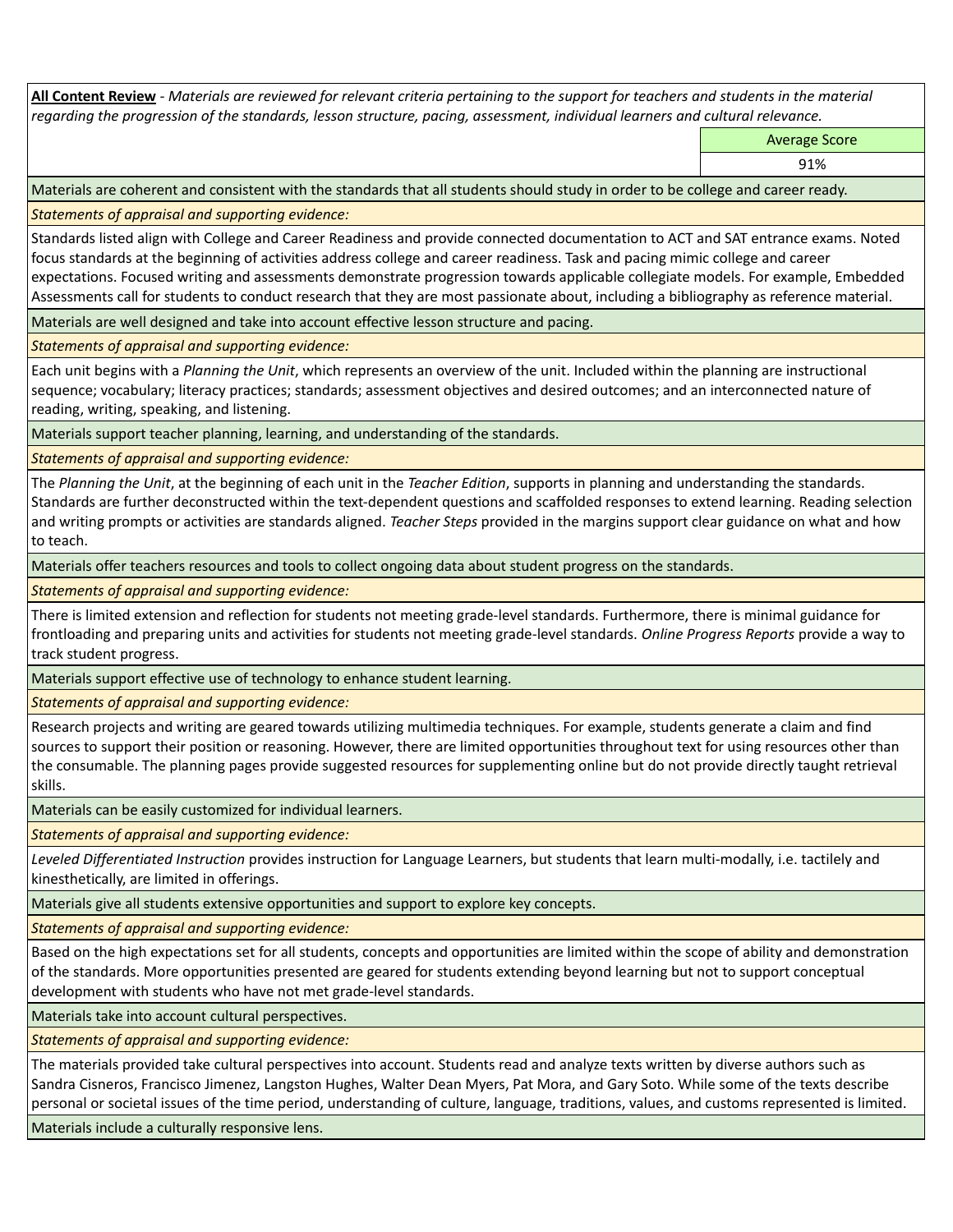*Statements of appraisal and supporting evidence:*

Cultural pedagogy is not evident throughout and does not maintain consistency with diverse perspectives and literary selections. Texts written by diverse authors do not represent cultural backgrounds, instead supplementing literary concepts in relation to current conflicts.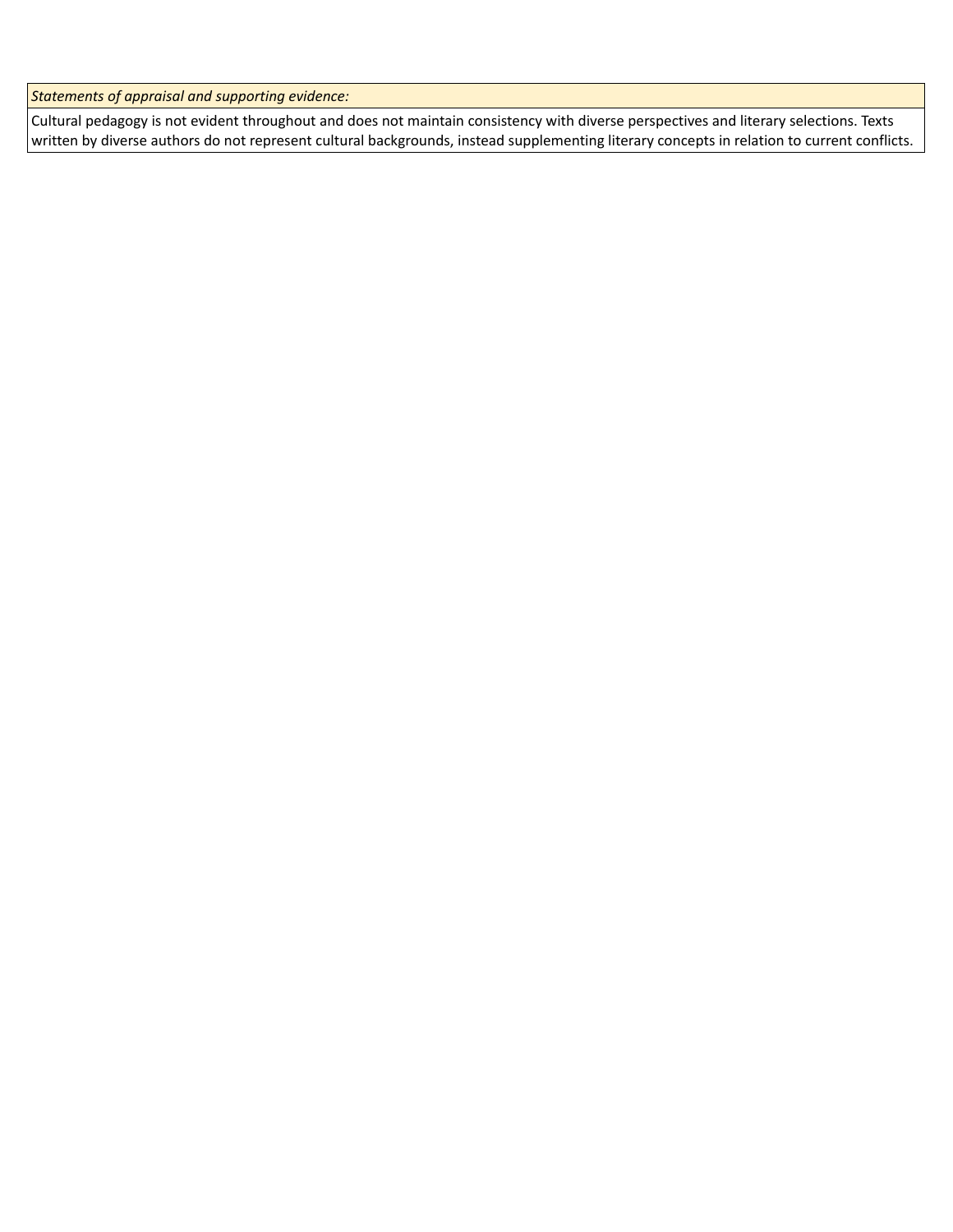**Reviewers' Professional Summation** *- These materials are reviewed by Level II and Level III educators from across New Mexico. The reviewers have brought their knowledge, experience and expertise into the review of these materials. They offer here their individual summary of the material as a whole.*

Reviewer #: 64

*Background and experience:*

Reviewer is a Level III teacher endorsed in Language arts, social studies, and TESOL with 13 years teaching experience at the middle school level. Core subjects taught include 6th grade English language arts, 7th grade English language Arts, 6th grade social studies, and 7th grade social studies. Currently, Reviewer 64 is the Content Specialist for the district. Reviewer holds a National Board Certification in English Language Arts/Early Adolescence, and earned a Masters from New Mexico State University in Curriculum and Instruction.

## *Professional summary of material:*

*SpringBoard English Language Arts*, *Grade 6* is an extensive reading to write curriculum composed of four units. In each unit, students read literature, read informational texts, read to gather research, read poetry, read plays, etc. While reading, students close read and annotate the text to learn the author's craft and purpose. Students practice analytical and critical thinking skills when addressing textdependent questions. Students also highlight writing skills particular to the writing task at the end of each unit. To conclude each unit, students generate a writing task (Embedded Assessment), and apply the skills learned and analyzed throughout the unit. To acquire language, activities promote whole class and small group discourse underscoring tier II and tier III vocabulary. Features of the *Teacher Edition* include recommendations to support English learners and diverse learners. The standards addressed and assessed throughout the unit are noted in the planning pages as well as at the beginning of each activity. Other features include scaffolding of text-dependent questions, which provide additional questions to ensure that students are able to address the purpose for reading. Supplemental materials included with *SpringBoard* include the *SpringBoard Language Workshop, Grade 6* and the *SpringBoard Foundational Workshop*. The *SpringBoard Language Workshop, Grade 6* emphasizes language development and practice the use of language. The *Foundational Skills Workshop* provide support in phonological awareness, phonics, irregular word reading, multisyllabic word reading, and vocabulary development. In all, the activities in *SpringBoard English Language Arts, Grade 6* are recursive, and students practice reading to write multiple times to ensure that writing skills are learned and developed.

Reviewer #: 65

## *Background and experience:*

Reviewer 65 is a Level III special education teacher with a master's degree in special education. Currently reviewer 65 teaches selfcontained English Language Arts and Social Studies at the middle school level. The reviewer has 13 years teaching experience, eleven years in self-contained and two years in a fifth grade setting.

## *Professional summary of material:*

*SpringBoard English Language Arts, Grade 6* is an extensive reading and writing curriculum for students who are at grade level and beyond. Common Core Standards are included in the *Teacher Edition* for each activity. Each section begins with a unit plan and the CCSS that are addressed in the given unit. Each unit contains *Previewing the Unit*, which include *Learning Targets*, *Making Connections* (which encourage students to make personal connections to the text,) *Essential Questions*, and *Vocabulary*. The texts are rigorous, as are many of the questions at the end of each section. The texts are written from a variety of authors from different backgrounds such as Walter Dean Myers, Gary Soto, and Temple Grandin. While the authors hail from a variety of places, a focus on various cultures is not specifically mentioned in their texts. A lined column for notes is provided on each page of the texts for students to take their own notes; however, specific questions are not included in the columns to guide students who are working below grade-level. This is aligned to CCSS, AP, and SAT and is helpful for those who are college bound.

Reviewer #: 66

*Background and experience:*

Reviewer 66 is a level II instructor with 7 years experience. All 7 years experience occurred at the middle school level. Reviewer 66 has worked with students ranging from Special Education to Gifted students. Currently, Reviewer 66 is a team leader within the Language Arts Department, and acquired a Master's Degree from University of New Mexico in Language, Literacy, and Social Literacy.

*Professional summary of material:*